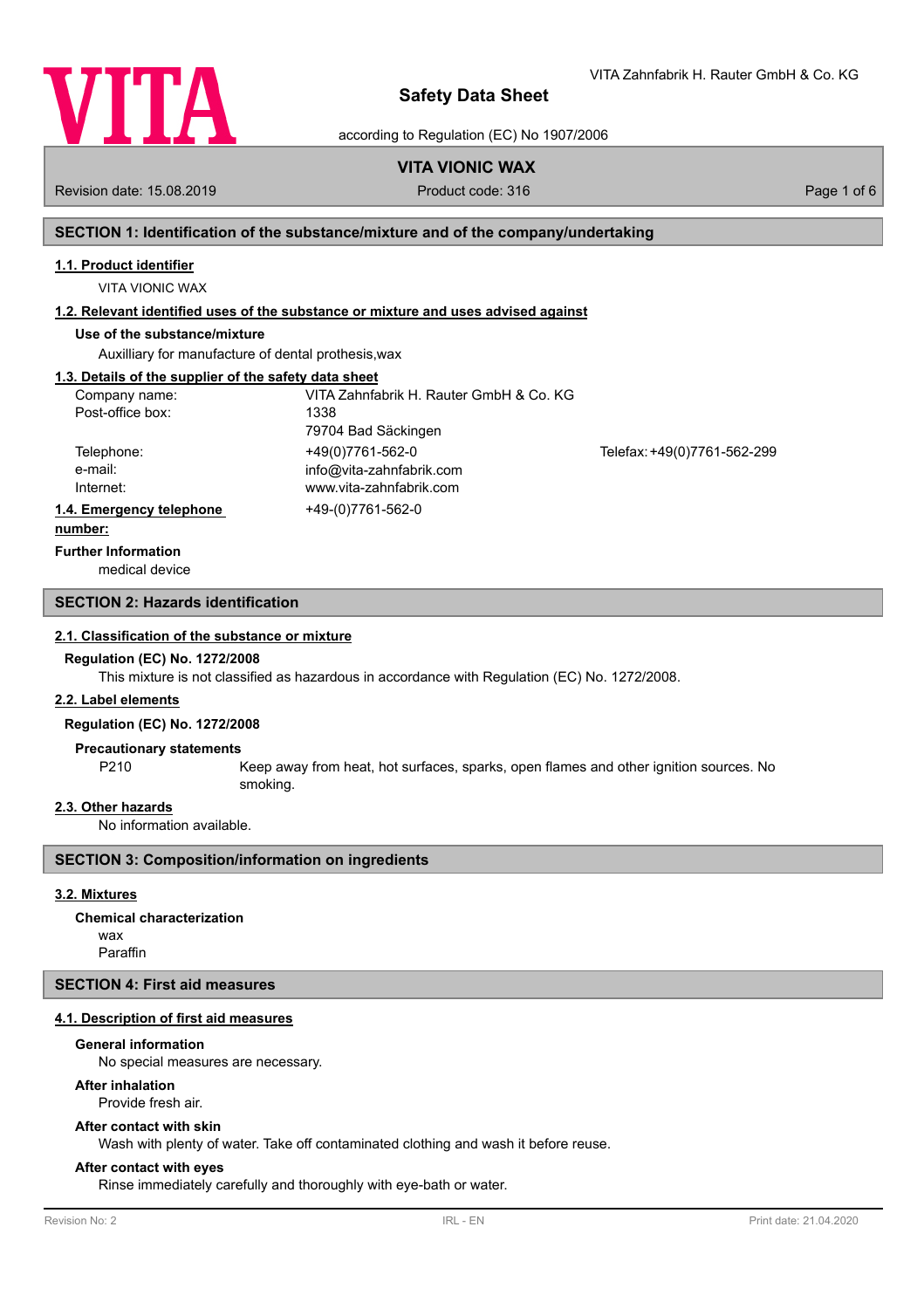

according to Regulation (EC) No 1907/2006

# **VITA VIONIC WAX**

Revision date: 15.08.2019 **Product code: 316** Product code: 316 **Page 2 of 6** Page 2 of 6

# **After ingestion**

Rinse mouth immediately and drink plenty of water.

# **4.2. Most important symptoms and effects, both acute and delayed**

No information available.

# **4.3. Indication of any immediate medical attention and special treatment needed**

Treat symptomatically.

## **SECTION 5: Firefighting measures**

### **5.1. Extinguishing media**

# **Suitable extinguishing media**

Co-ordinate fire-fighting measures to the fire surroundings.

### **5.3. Advice for firefighters**

In case of fire: Wear self-contained breathing apparatus.

### **Additional information**

Collect contaminated fire extinguishing water separately. Do not allow entering drains or surface water.

### **SECTION 6: Accidental release measures**

# **6.1. Personal precautions, protective equipment and emergency procedures**

Keep away from heat, hot surfaces, sparks, open flames and other ignition sources. No smoking.

### **6.2. Environmental precautions**

Do not allow to enter into surface water or drains.

### **6.3. Methods and material for containment and cleaning up**

Take up mechanically. Treat the recovered material as prescribed in the section on waste disposal.

# **6.4. Reference to other sections**

Safe handling: see section 7 Personal protection equipment: see section 8 Disposal: see section 13

# **SECTION 7: Handling and storage**

#### **7.1. Precautions for safe handling**

#### **Advice on safe handling**

No special measures are necessary.

### **Advice on protection against fire and explosion**

No special fire protection measures are necessary.

# **7.2. Conditions for safe storage, including any incompatibilities**

# **Requirements for storage rooms and vessels**

Keep container tightly closed.

# **Hints on joint storage**

No special measures are necessary.

# **7.3. Specific end use(s)**

Auxilliary for manufacture of dental prothesis Plastic articles

# **SECTION 8: Exposure controls/personal protection**

# **8.1. Control parameters**

# **8.2. Exposure controls**

# **Protective and hygiene measures**

Take off contaminated clothing. Wash hands before breaks and after work. When using do not eat or drink.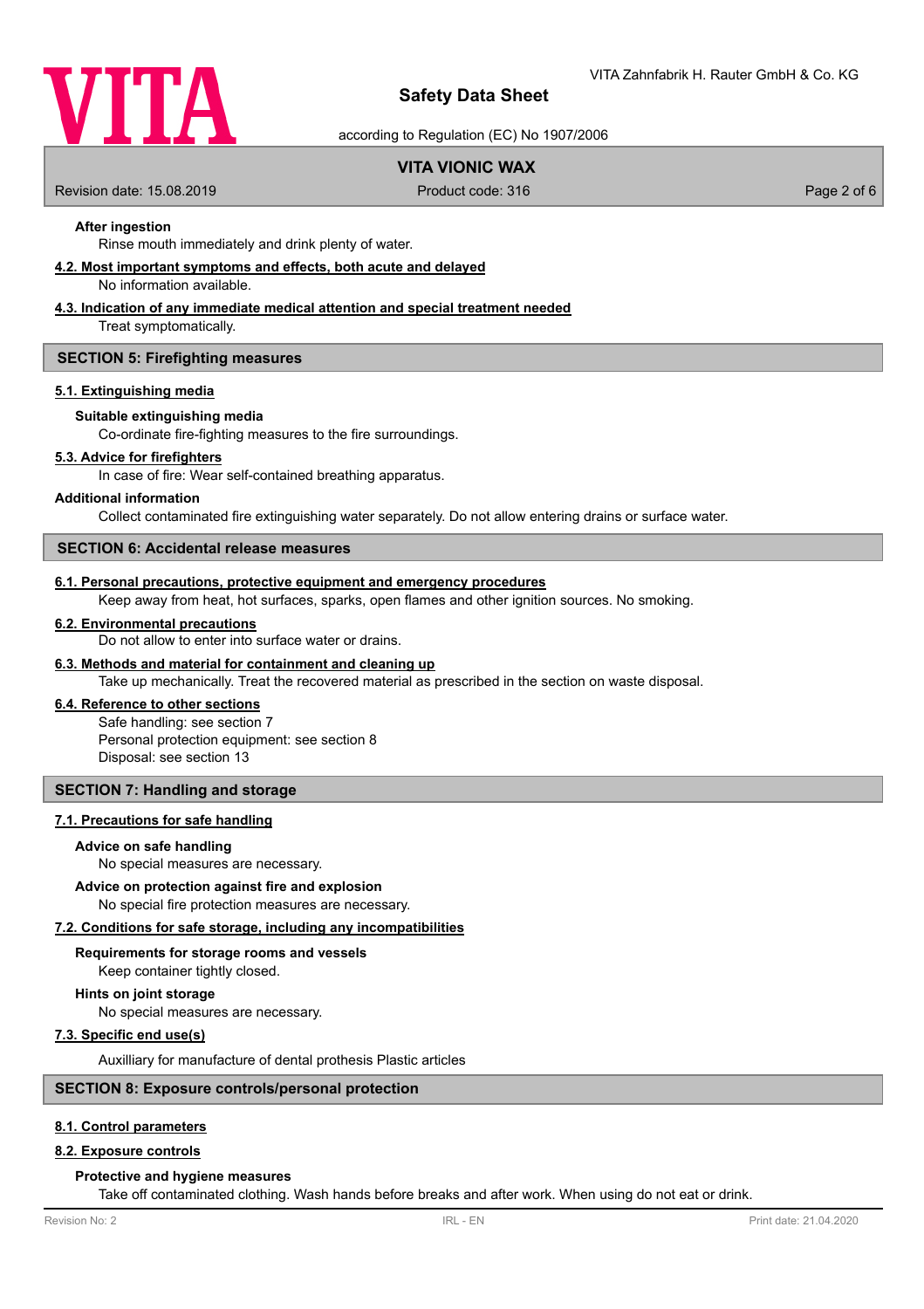

according to Regulation (EC) No 1907/2006

# **VITA VIONIC WAX**

Revision date: 15.08.2019 **Product code: 316** Product code: 316 **Page 3 of 6** Page 3 of 6

# **Eye/face protection**

Wear eye/face protection.

# **Hand protection**

Wear suitable gloves.

# **Skin protection**

Wear suitable protective clothing.

# **Respiratory protection**

No special measures are necessary.

# **SECTION 9: Physical and chemical properties**

|  |  |  |  |  |  | 9.1. Information on basic physical and chemical properties |  |
|--|--|--|--|--|--|------------------------------------------------------------|--|
|  |  |  |  |  |  |                                                            |  |

| Physical state:<br>Colour:                     | solid<br>pink |                         |
|------------------------------------------------|---------------|-------------------------|
| pH-Value:                                      |               | not determined          |
| Changes in the physical state                  |               |                         |
| Melting point:                                 |               | $70 - 110 °C$           |
| Initial boiling point and boiling range:       |               | nicht anwendbar         |
| Flash point:                                   |               | >140 °C                 |
| <b>Flammability</b>                            |               |                         |
| Solid:                                         |               | not determined          |
| Gas:                                           |               | not applicable          |
| Lower explosion limits:                        |               | not determined          |
| Upper explosion limits:                        |               | not determined          |
| <b>Auto-ignition temperature</b>               |               |                         |
| Solid:                                         |               | not determined          |
| Gas:                                           |               | not applicable          |
| Decomposition temperature:                     |               | not determined          |
| <b>Oxidizing properties</b><br>Not oxidising.  |               |                         |
| Vapour pressure:<br>(at 50 $°C$ )              |               | not determined          |
| Density:                                       |               | $0,9$ g/cm <sup>3</sup> |
| Water solubility:                              |               | No                      |
| Solubility in other solvents<br>not determined |               |                         |
| Partition coefficient:                         |               | not determined          |
| Vapour density:                                |               | not determined          |
| Evaporation rate:                              |               | not determined          |
| 9.2. Other information                         |               |                         |
| Solid content:                                 |               | 100,0%                  |
|                                                |               |                         |

# **SECTION 10: Stability and reactivity**

# **10.1. Reactivity**

No hazardous reaction when handled and stored according to provisions.

# **10.2. Chemical stability**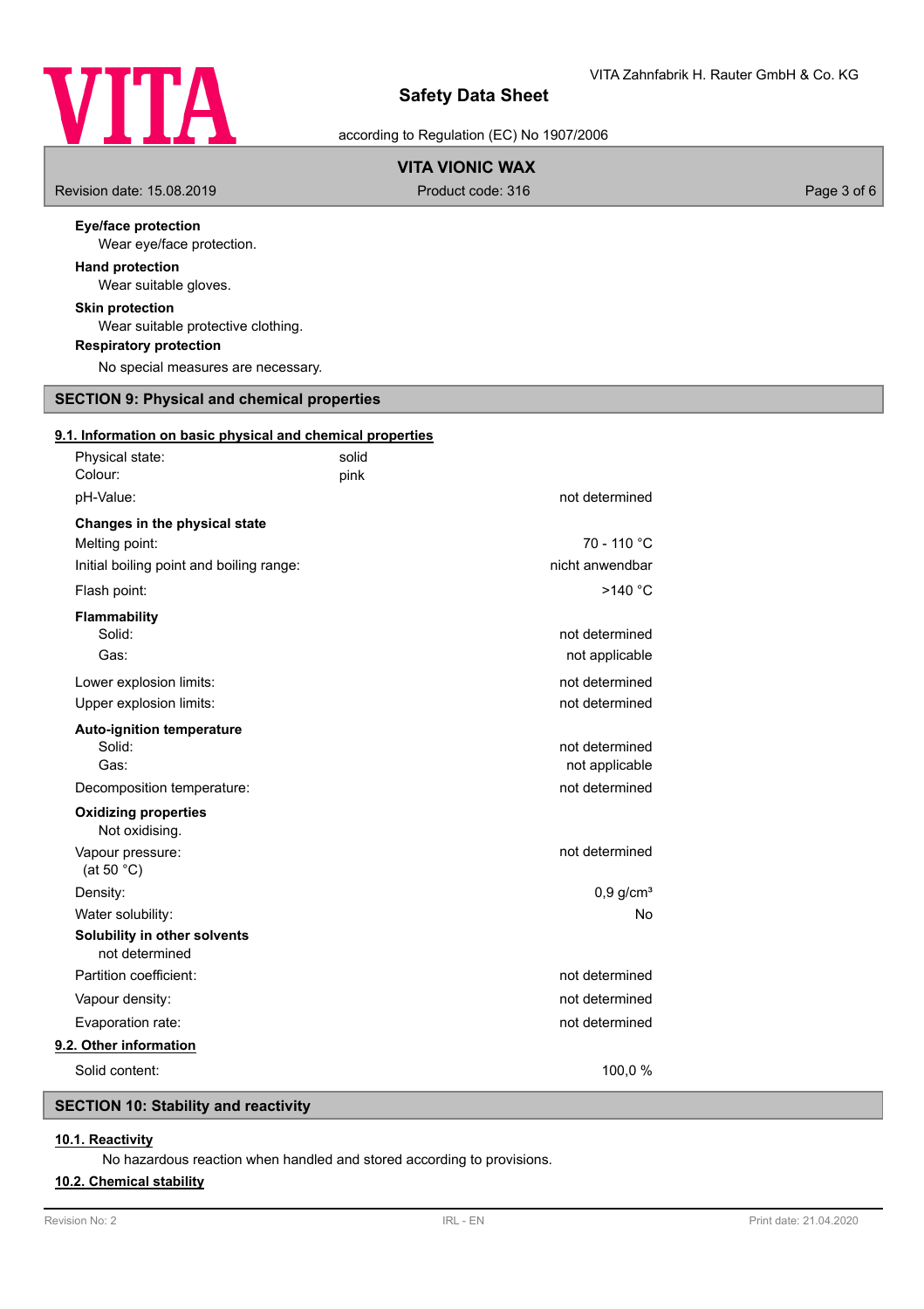

according to Regulation (EC) No 1907/2006

# **VITA VIONIC WAX**

Revision date: 15.08.2019 **Product code: 316** Product code: 316 **Page 4 of 6** Page 4 of 6

The product is stable under storage at normal ambient temperatures.

# **10.3. Possibility of hazardous reactions**

No known hazardous reactions.

# **10.4. Conditions to avoid**

none

# **10.5. Incompatible materials**

No information available.

# **10.6. Hazardous decomposition products**

No known hazardous decomposition products.

# **SECTION 11: Toxicological information**

### **11.1. Information on toxicological effects**

### **Acute toxicity**

Based on available data, the classification criteria are not met.

### **Irritation and corrosivity**

Based on available data, the classification criteria are not met.

### **Sensitising effects**

Based on available data, the classification criteria are not met.

### **Carcinogenic/mutagenic/toxic effects for reproduction**

Based on available data, the classification criteria are not met.

### **STOT-single exposure**

Based on available data, the classification criteria are not met.

#### **STOT-repeated exposure**

Based on available data, the classification criteria are not met.

### **Aspiration hazard**

Based on available data, the classification criteria are not met.

# **Additional information on tests**

The mixture is classified as not hazardous according to regulation (EC) No 1272/2008 [CLP].

# **SECTION 12: Ecological information**

### **12.1. Toxicity**

# The product is not: Ecotoxic.

**12.2. Persistence and degradability**

The product has not been tested.

### **12.3. Bioaccumulative potential**

The product has not been tested.

# **12.4. Mobility in soil**

The product has not been tested.

# **12.5. Results of PBT and vPvB assessment**

The product has not been tested.

# **12.6. Other adverse effects**

No information available.

### **Further information**

Avoid release to the environment.

# **SECTION 13: Disposal considerations**

# **13.1. Waste treatment methods**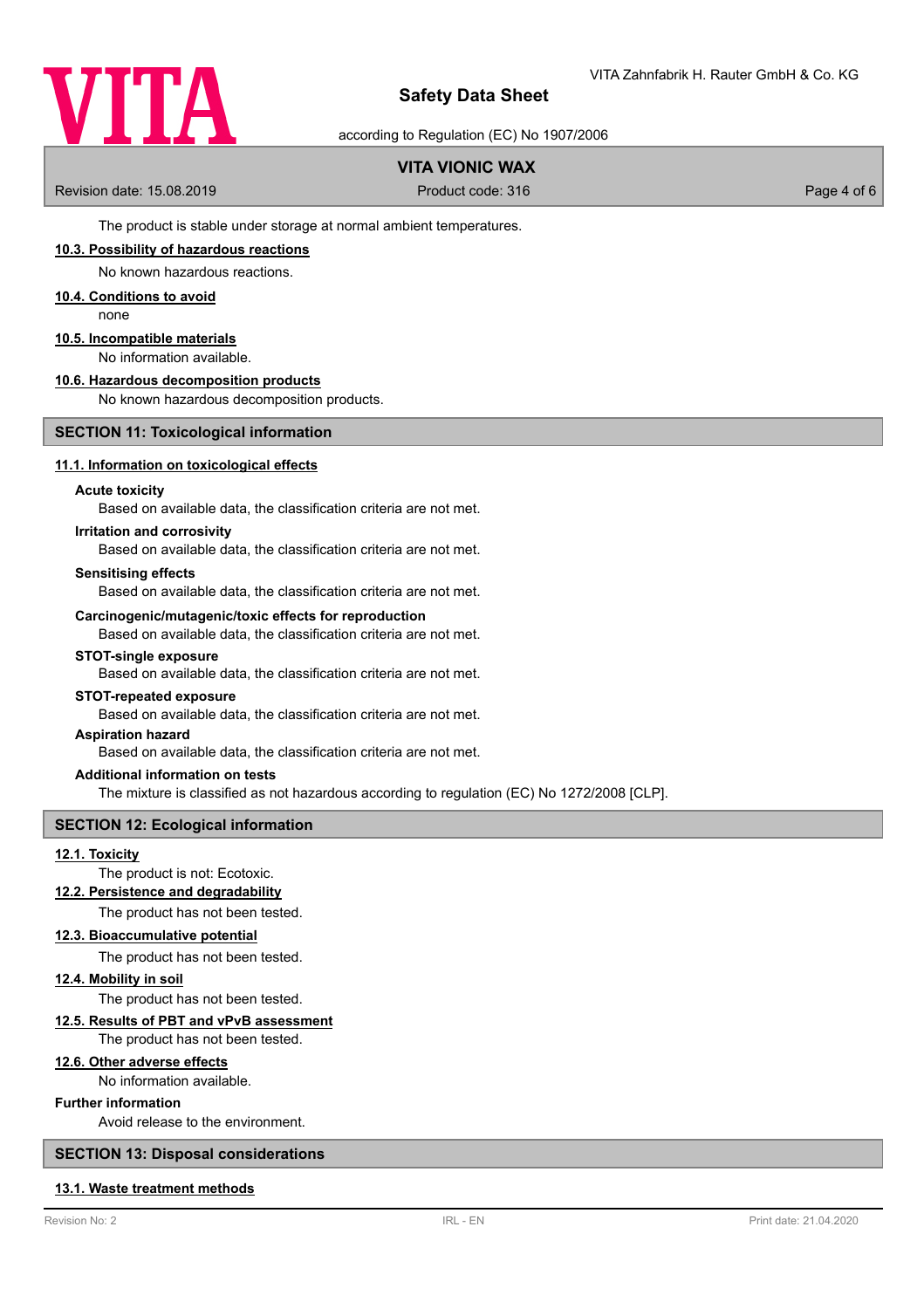

according to Regulation (EC) No 1907/2006

# **VITA VIONIC WAX**

Revision date: 15.08.2019 **Product code: 316** Product code: 316 **Page 5 of 6** Page 5 of 6

### **Disposal recommendations**

Do not allow to enter into surface water or drains. Dispose of waste according to applicable legislation. Waste codes/waste designations according to EWC/AVV

# **Contaminated packaging**

Completely emptied packages can be recycled. Waste codes/waste designations according to EWC/AVV

# **SECTION 14: Transport information**

### **Land transport (ADR/RID)**

| 14.1. UN number:                                                         | No dangerous good in sense of this transport regulation.                                             |  |  |  |
|--------------------------------------------------------------------------|------------------------------------------------------------------------------------------------------|--|--|--|
| 14.2. UN proper shipping name:                                           | No dangerous good in sense of this transport regulation.                                             |  |  |  |
| 14.3. Transport hazard class(es):                                        | No dangerous good in sense of this transport regulation.                                             |  |  |  |
| 14.4. Packing group:                                                     | No dangerous good in sense of this transport regulation.                                             |  |  |  |
| Inland waterways transport (ADN)                                         |                                                                                                      |  |  |  |
| 14.1. UN number:                                                         | No dangerous good in sense of this transport regulation.                                             |  |  |  |
| 14.2. UN proper shipping name:                                           | No dangerous good in sense of this transport regulation.                                             |  |  |  |
| 14.3. Transport hazard class(es):                                        | No dangerous good in sense of this transport regulation.                                             |  |  |  |
| 14.4. Packing group:                                                     | No dangerous good in sense of this transport regulation.                                             |  |  |  |
| <b>Marine transport (IMDG)</b>                                           |                                                                                                      |  |  |  |
| 14.1. UN number:                                                         | No dangerous good in sense of this transport regulation.                                             |  |  |  |
| 14.2. UN proper shipping name:                                           | No dangerous good in sense of this transport regulation.                                             |  |  |  |
| 14.3. Transport hazard class(es):                                        | No dangerous good in sense of this transport regulation.                                             |  |  |  |
| 14.4. Packing group:                                                     | No dangerous good in sense of this transport regulation.                                             |  |  |  |
| Air transport (ICAO-TI/IATA-DGR)                                         |                                                                                                      |  |  |  |
| 14.1. UN number:                                                         | No dangerous good in sense of this transport regulation.                                             |  |  |  |
| 14.2. UN proper shipping name:                                           | No dangerous good in sense of this transport regulation.                                             |  |  |  |
| 14.3. Transport hazard class(es):                                        | No dangerous good in sense of this transport regulation.                                             |  |  |  |
| 14.4. Packing group:                                                     | No dangerous good in sense of this transport regulation.                                             |  |  |  |
| 14.5. Environmental hazards                                              |                                                                                                      |  |  |  |
| <b>ENVIRONMENTALLY HAZARDOUS:</b>                                        | no                                                                                                   |  |  |  |
| 14.6. Special precautions for user                                       |                                                                                                      |  |  |  |
| No information available.                                                |                                                                                                      |  |  |  |
| 14.7. Transport in bulk according to Annex II of Marpol and the IBC Code |                                                                                                      |  |  |  |
| not applicable                                                           |                                                                                                      |  |  |  |
| <b>SECTION 15: Regulatory information</b>                                |                                                                                                      |  |  |  |
|                                                                          | 15.1. Safety, health and environmental regulations/legislation specific for the substance or mixture |  |  |  |

# **National regulatory information**

Water hazard class (D): 1 - slightly hazardous to water

# **15.2. Chemical safety assessment**

Chemical safety assessments for substances in this mixture were not carried out.

### **SECTION 16: Other information**

# **Abbreviations and acronyms**

ADR: Accord européen sur le transport des marchandises dangereuses par Route (European Agreement concerning the International Carriage of Dangerous Goods by Road )